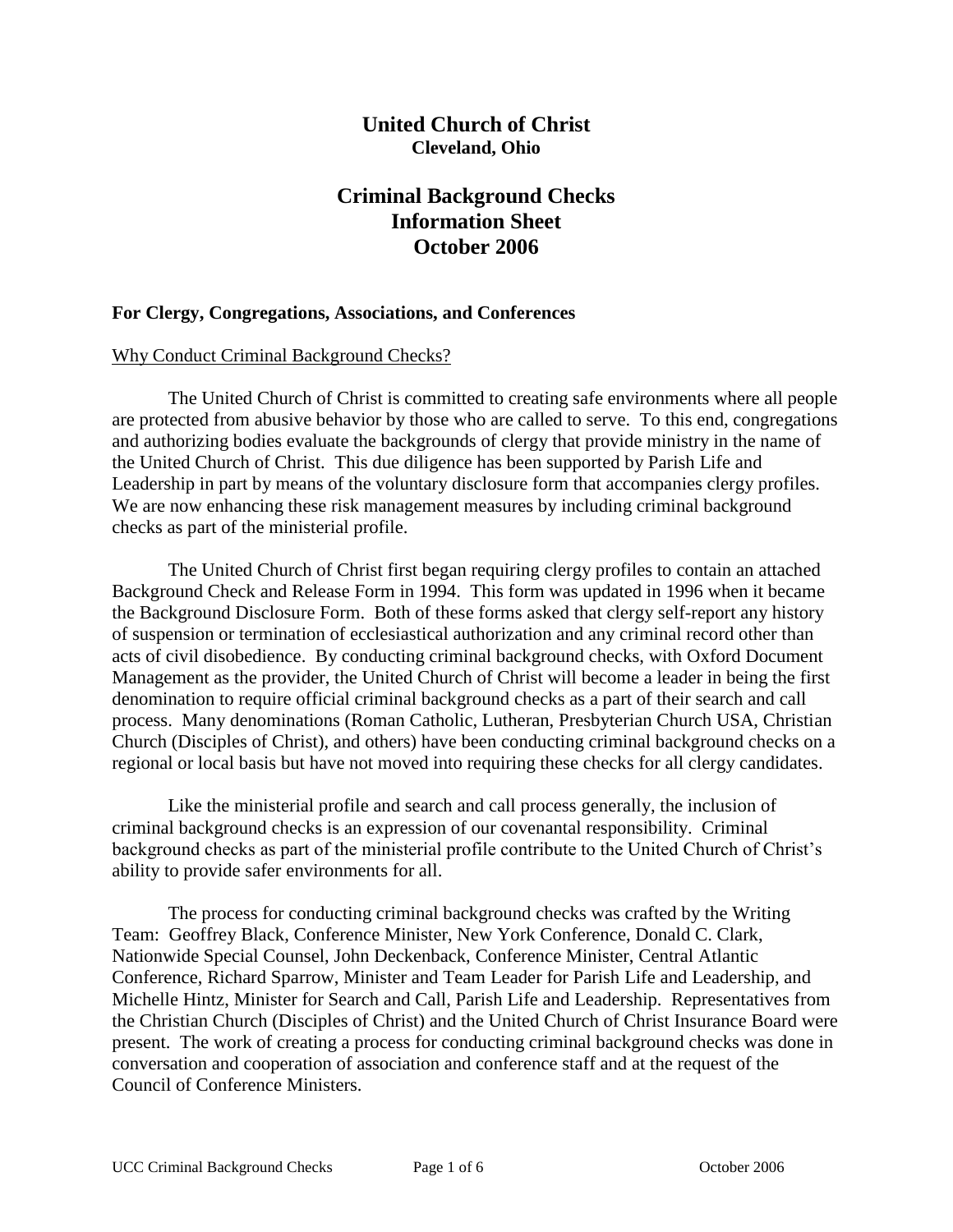#### When Will the Criminal Background Check Process Go Into Effect?

We will begin asking any clergy candidate who begins a ministerial profile after December 15, 2006, to authorize and pay for a criminal background check with Oxford Document Management. There will be a link to the Oxford Document Management website from the Ministerial Profile website, including instructions.

#### What is the Cost of the Criminal Background Check and What is Included?

The cost for conducting a criminal background check is \$140.00. This fee will cover the following searches: Social Security trace; state and federal criminal convictions for each current and historical state and county of residence and employment on the ministerial profile and as a result of the social security trace; National Criminal Background Directory (38 states are included); the National Sex Offender Public Registry information through www.nsopr.gov.

It is often assumed that criminal background checks are easily done through internet searches. This is not the case. There is currently no comprehensive nationwide, up-to-date repository of criminal history records available to most employers or the general public. Some information (like that contained in the National Crime Information Center) is available only to law enforcement. Criminal history records searches must be conducted at the various jurisdictions that exist throughout the United States where conviction records are initiated and/or compiled.

For each profile requesting preparation and circulation, a social security trace will be performed. Thereafter, a search for criminal records will be made in each of the following jurisdictions/databases:

- Each county of disclosed residence and employment
- Each state of disclosed residence and employment
- Each federal district of disclosed residence
- Any proprietary nationwide database of our vendor
- U.S. Justice Department's link to participating state sex offender registries
- Such additional jurisdictions or resources as may be warranted

Typically the cost of conducting criminal background checks is determined by the number of jurisdictions searched. Since individuals have lived and worked in differing numbers of counties, the cost of doing a criminal background check can vary greatly. In an attempt at equity in the search and call process, a flat fee was negotiated with Oxford Document Management by our Nationwide Special Counsel, Donald C. Clark.

Since these criminal background checks are being required in order to seek a call in the United Church of Christ and are being conducted for the benefit of local calling bodies, the local church (or other calling body) should view the cost of the criminal background check as a reimbursable expense. Upon the extension and acceptance of a call, reimbursement to the candidate for this expense should be written into the call agreement.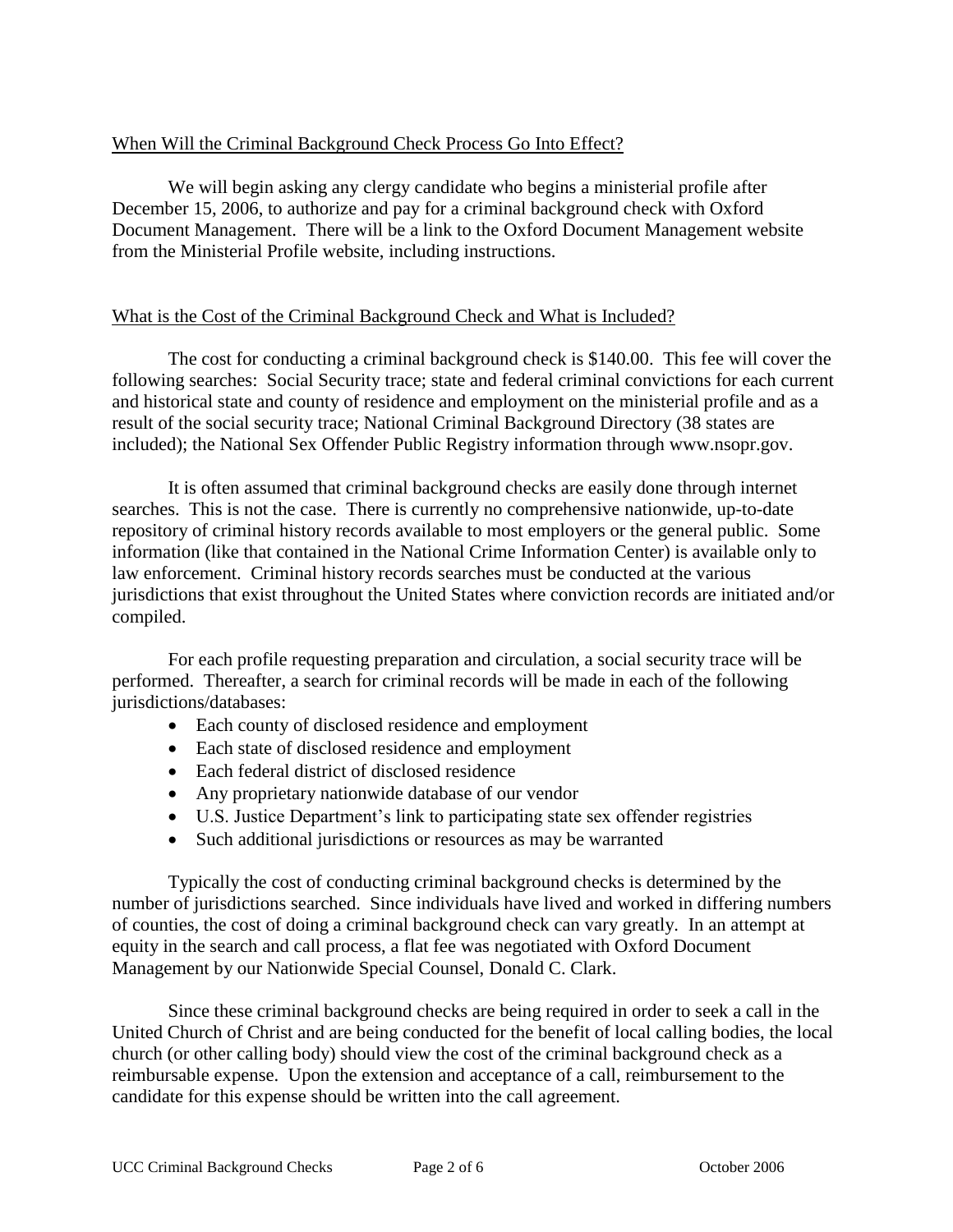Conferences will be asked to amend compensation guidelines to include reimbursement by the calling body of the criminal background check fee. The flat fee pricing creates the greater possibility of a level playing field for all candidates in the search and call process.

#### Some Guiding Principles

The presence of a criminal conviction in a candidate's history should not result in an automatic rejection of a candidate. Just as the absence of criminal history does not automatically make a candidate fit for a specific call to ministry, neither does the existence of criminal history automatically make a candidate unsuitable for such a call. When evaluating criminal history, all relevant factors should be taken into account. Examples of circumstances that may be considered when evaluating an offense include:

- the nature and seriousness of the offense
- the circumstances under which the offense occurred
- the passage of time since the offense and the absence or presence of additional criminal behavior during this period
- the relationship of the criminal behavior to the responsibilities of the position sough
- the probability that the candidate will repeat harmful behavior associated with the offense
- other evidence of the person's fitness for ministry

The determination of whether a particular criminal offense is serious enough to result in a decision not to extend a call is at the sole discretion of the calling body.

Calling bodies may have reservations about a candidate who makes a false statement of any material fact or attempts any deception or fraud with respect to the candidate's criminal history.

#### Fairness in the Process

The search of public records provided for by this policy is intended to be a verification of information long required to be self-disclosed on the ministerial profile and considered by calling bodies. There is no reason to expect that information will surface in a criminal background check that has not already been self-disclosed by the candidate on the Background Disclosure form.

Before a criminal background check report is obtained, the candidate will need to give prior consent for the criminal background check to be conducted and for the dissemination of its results. Candidates will have an opportunity to view their report and challenge inaccuracies before the results are disseminated along with their ministerial profile. Information contained in the report is limited to criminal convictions and does not include a credit history. Information contained in a criminal background check varies from state to state.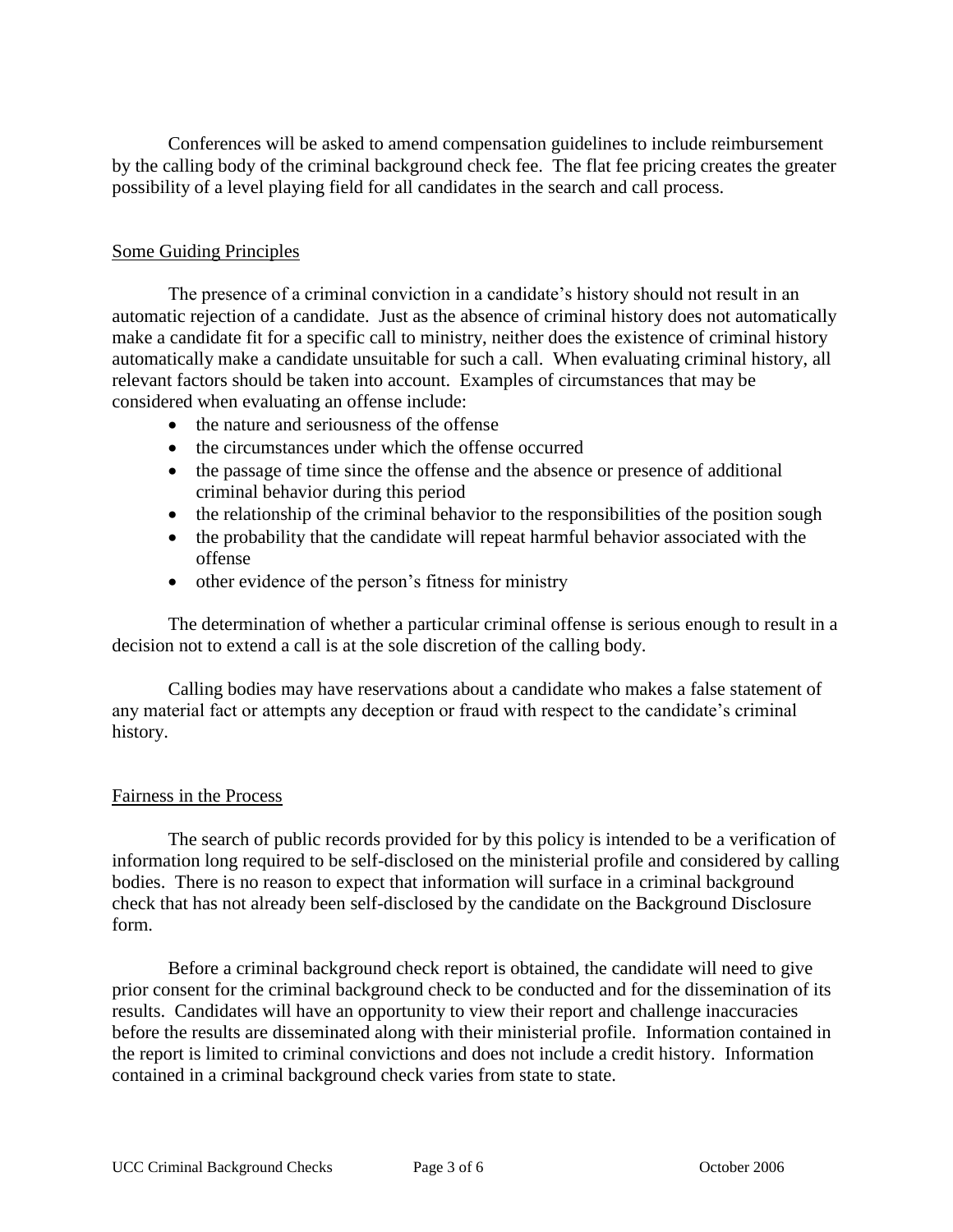### **Process for Criminal Background Checks**

The United Church of Christ

- 1. A person authorized to do so goes to the UCC ministerial profile website [\(http://www.ucc.org/ministers/index2.html\)](http://www.ucc.org/ministers/index2.html) to create/update a profile.
- 2. One the webpage will be a step-by-step outline of the minister's search and call process, including the criminal background check.
- 3. In the process will be links to: (a) Criminal Background process, including reasons for, procedure, cost, etc.; and (b) ministerial profile.
- 4. The Criminal Background Check history, process, timeline, cost:
	- a. The United Church of Christ became a leader among other denominations and faith groups in 1994 when a Self-Disclosure and Background Check and Release Form was made a require part of each ministerial profile. In the intervening years, that has become standard with other mainline denominations, while partner churches and others (ELCA, PCUSA, RCA, Episcopal, UMC, ABC, and Roman Catholic) have instituted Criminal Background Checks as a part of their search and call, placement, and appointment processes. In 2004, conference/association staff, Committees on Ministry, National Council, and Parish Life and Leadership began exploring the relevance, need, benefits, and concerns of including criminal history verification as part of the Search and Call Process. It was determined that Oxford Document Management [\(http://www.oxforddoc.com/\)](http://www.oxforddoc.com/) in Anoka, Minnesota, could best provide a comprehensive Criminal Background Check and would do so at a negotiated flat fee of \$140.
	- b. Ordained and Licensed UCC ministers with standing, Christian Church (Disciples of Christ) ministers with Ordained Ministerial Partner Standing, and authorized persons In Care, when creating or updating a ministerial profile will initiate a Criminal Background Check through Oxford Document Management at this site: <http://test.oxforddoc.com/ucc/welcomeUCC.asp>
	- c. As the CBC process takes approximately a month before a report is generated, ministers are encouraged to request a CBC before they begin work on their ministerial profile.
	- d. After all information is completed on the Oxford Document Management site, credit card information needs to be entered, covering the \$140 cost of the Criminal Background Check.
	- e. Electronically submit the Criminal Background Check request form, with payment, to Oxford Document Management.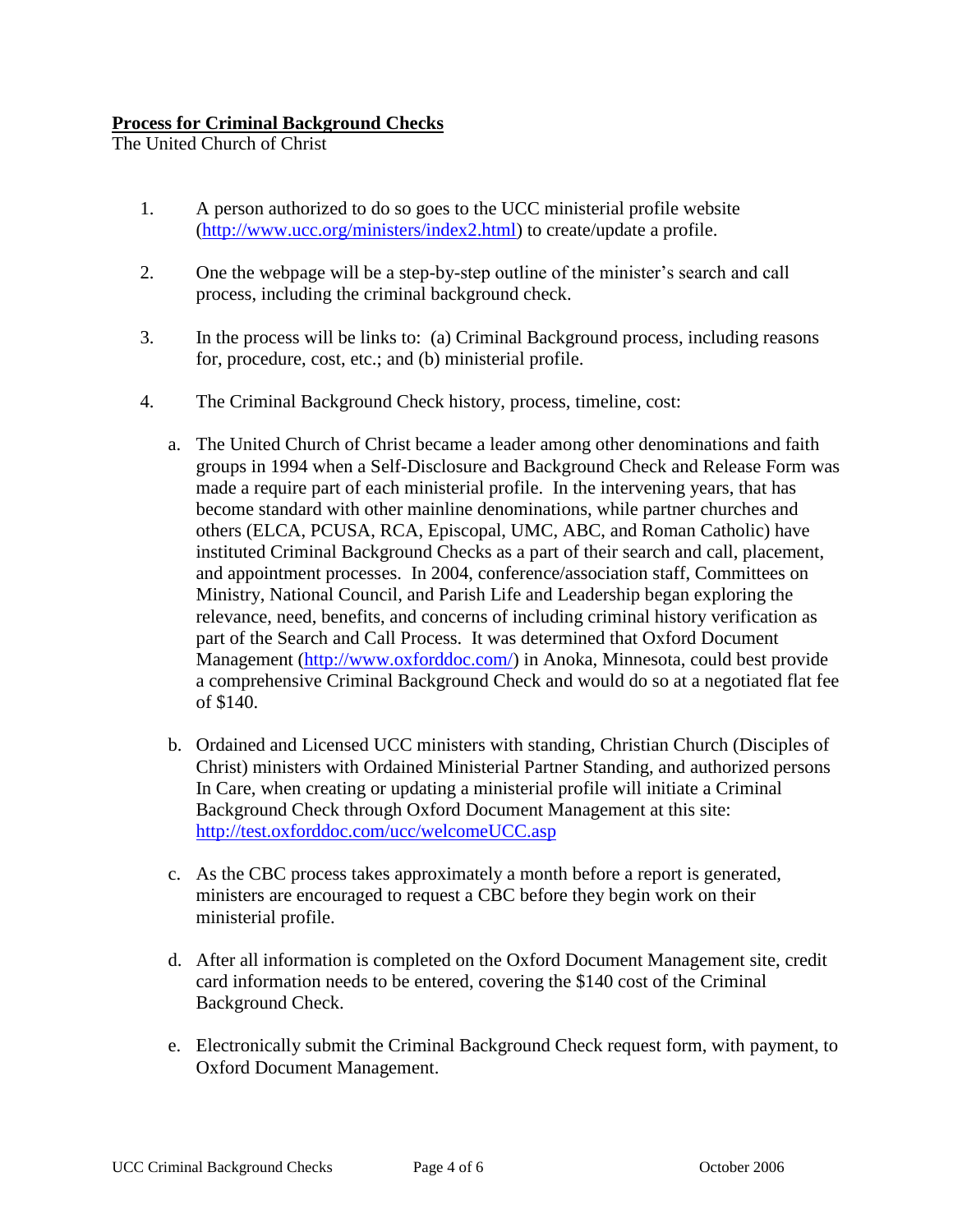- 5. The Criminal report is sent to Parish Life and Leadership.
- 6. When the ministerial profile is complete, the Criminal Background Check report is attached to the profile.
	- a. A visual check is made by Parish Life and Leadership staff to see if there are any discrepancies between the self-disclosure and the Criminal Background Check report. If there are none, the review profile is sent to the minister and to the minister's conference/association staff for both to review.
	- b. If there are any problems, inaccuracies, concerns from either's perspective, Parish Life and Leadership will be notified not to circulate the profile until the issue is resolved.
	- c. If there are no problems, the profile will be circulated upon approval by both the conference/association staff and the minister.
	- d. If there are any discrepancies, Parish Life and Leadership will alert the conference/association staff person to watch for that.
	- e. The conference/association staff person will sit down with the minister to talk about the discrepancies.
	- f. Once discrepancies have been discussed dealt with and both the candidate and the conference/association staff are satisfied with the profile, it can be released for circulation.
- 7. After 18 months of circulation, an email will be automatically generated to the minister stating that within two months the Criminal Background Check will need to be replaced by a new one (the shelf life of a Criminal Background Check is 18 months).
	- a. The email will give the link to the ministerial profile webpage [\(http://www.ucc.org/ministers/index2.html\)](http://www.ucc.org/ministers/index2.html) where the person will find the information about and access to the Oxford Document website.
	- b. [\(http://test.oxforddoc.com/ucc/welcomeUCC.asp\)](http://test.oxforddoc.com/ucc/welcomeUCC.asp) where a new Criminal Background Check can be requested.
	- c. Required information is given to Oxford Document Management and payment of \$140 is submitted.
- 8. The process continues to #5, above.